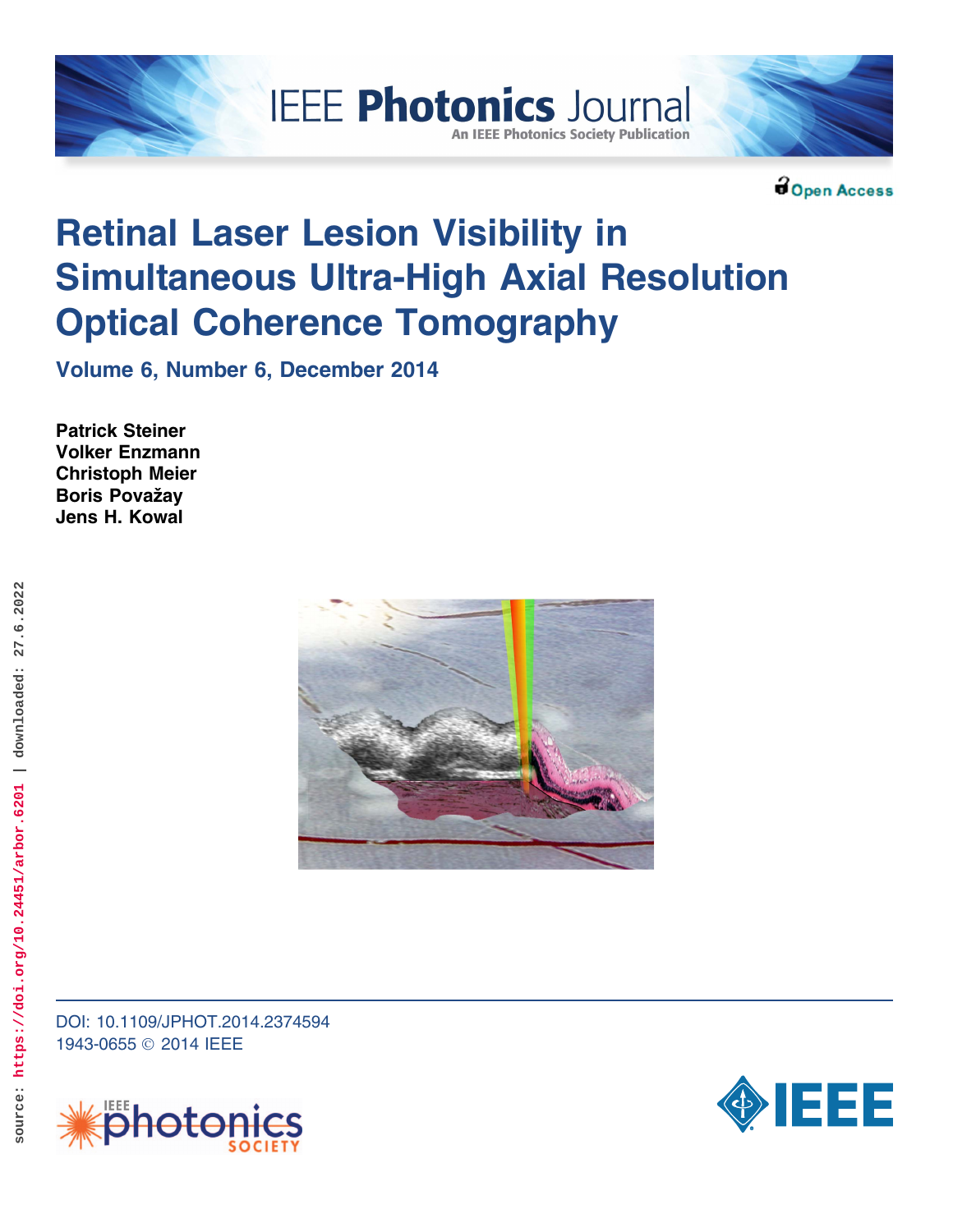# Retinal Laser Lesion Visibility in Simultaneous Ultra-High Axial Resolution Optical Coherence Tomography

#### Patrick Steiner,<sup>1,2</sup> Volker Enzmann,<sup>3</sup> Christoph Meier,<sup>2</sup> Boris Považay, $^2$  and Jens H. Kowal<sup>1,3</sup>

<sup>1</sup> ARTORG Center, University of Bern, 3010 Bern, Switzerland<br><sup>2</sup>HuCE OptoLab, Berne University of Applied Sciences, 2502 Biel, Sw <sup>2</sup>HuCE OptoLab, Berne University of Applied Sciences, 2502 Biel, Switzerland <sup>3</sup>Department of Ophthalmology, Inselspital, 3010 Bern, Switzerland

DOI: 10.1109/JPHOT.2014.2374594

1943-0655 © 2014 IEEE. Translations and content mining are permitted for academic research only. Personal use is also permitted, but republication/redistribution requires IEEE permission. See http://www.ieee.org/publications\_standards/publications/rights/index.html for more information.

Manuscript received October 9, 2014; revised November 14, 2014; accepted November 16, 2014. Date of current version December 8, 2014. Corresponding author: P. Steiner (e-mail: patrick.steiner@ artorg.unibe.ch).

Abstract: Ex vivo porcine retina laser lesions applied with varying laser power (20 mW– 2 W, 10 ms pulse, 196 lesions) are manually evaluated by microscopic and optical coherence tomography (OCT) visibility, as well as in histological sections immediately after the deposition of the laser energy. An optical coherence tomography system with 1.78  $\mu$ m axial resolution specifically developed to image thin retinal layers simultaneously to laser therapy is presented, and visibility thresholds of the laser lesions in OCT data and fundus imaging are compared. Optical coherence tomography scans are compared with histological sections to estimate the resolving power for small optical changes in the retinal layers, and real-time time-lapse scans during laser application are shown and analyzed quantitatively. Ultrahigh-resolution OCT inspection features a lesion visibility threshold 40–50 mW (17% reduction) lower than for visual inspection. With the new measurement system, 42% of the lesions that were invisible using state-of-the-art ophthalmoscopic methods could be detected.

Index Terms: Retinal laser therapy, photocoagulation, optical coherence tomography, histology.

# 1. Introduction

Over the past few decades, retinal laser photocoagulation has been established as a successful treatment for a variety of retinal diseases such as age-related macula degeneration or diabetic retinopathy. However, laser photocoagulation shows the potential drawback of local overexposure that physically destroys different retinal layers. If not monitored, the thermal diffusion can seriously harm or irreversibly destroy neuronal layers as well as complete nerve trajectories [1]. Current assessment of the retinal lesions often relies on visual inspection using direct ophthalmoscopy or fluorescence imaging which is time-consuming and only offers limited interpretation of the laser damage. Ophthalmoscopically, the lesions only become visible as grayish spots after the coagulation of superficial tissue. Thus, an ophthalmoscopic assessment of the laser coagulation effects in deeper retinal layers is not possible. Recent studies by Koinzer et al. [2] have shown that ophthalmoscopic analysis of laser coagulation burns may be misleading regarding effective laser lesion size and total affected tissue area.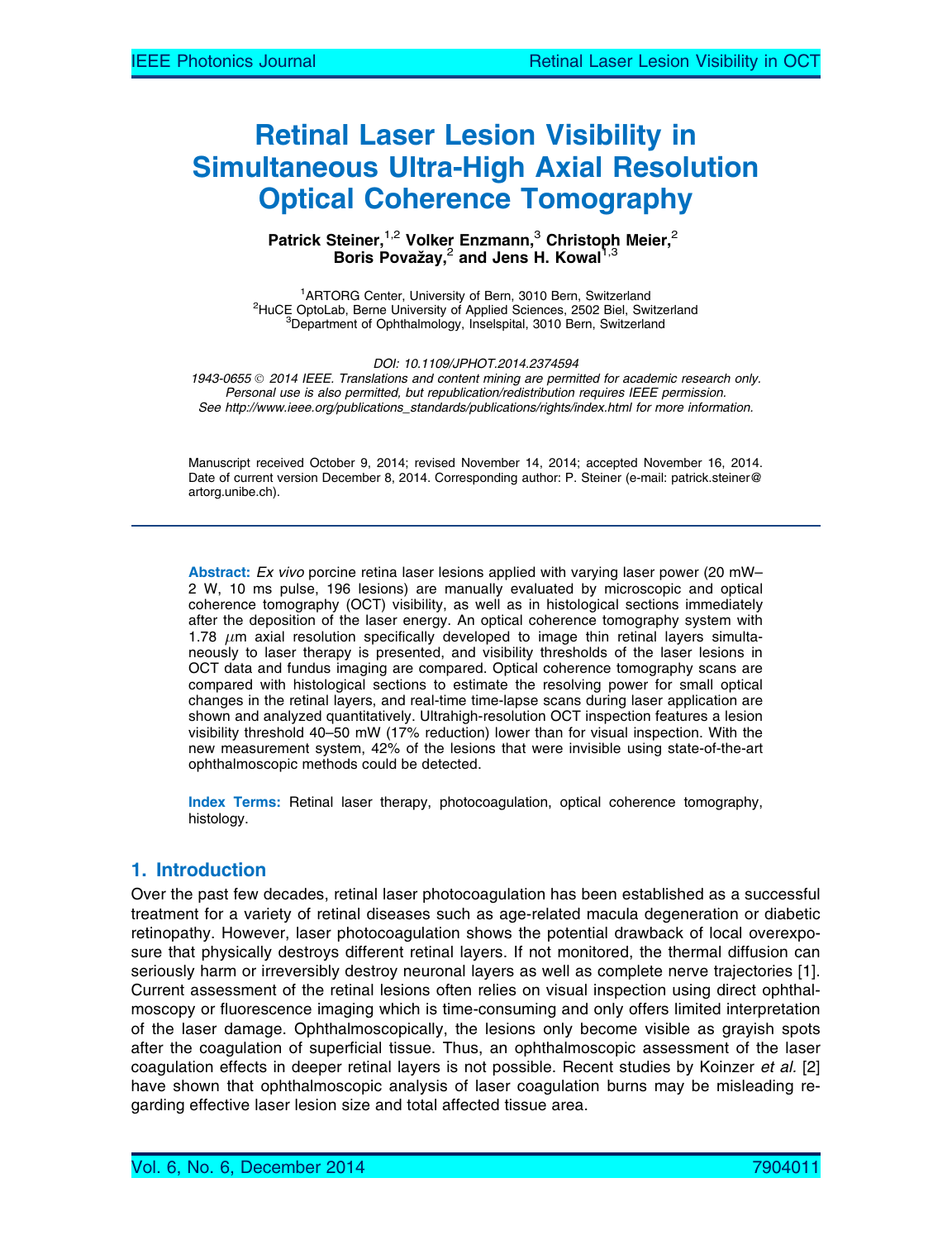To overcome current limitations in assessing retinal laser lesions, optical coherence tomography (OCT) [3] is a promising modality to image the retina after laser treatment as it provides a volumetric representation of the optical properties of retinal tissue such as reflectivity or the distortion of retinal layers [4]. In their recent study, Koinzer at al. [2] reported first detectable changes 2h after treatment with an increased scattering to be located in the neuronal retina. However, when applying lasers for retinal treatment, the melanin in the RPE acts as the main absorber of commonly used treatment lasers emitting in the green and yellow spectral range [5], [6]. Thus, when imaging during or immediately after laser treatment it appears reasonable to expect the first biological, structural and successive optical changes to be localized in and around the retinal pigment epithelium (RPE). Various studies support the hypothesis that a considerable number of retinal diseases can be directly associated with pathological changes in, or degradation of the RPE monolayer [7]–[9]. Thus, the RPE as an important and extremely active biological interface and border between the choroid and the photoreceptor layer also constitutes the main target for laser photocoagulation.

Various experiments have been published discussing OCT imaging of laser lesions [10]–[13] including polarization sensitive OCT [14] and a proposed lesion classifier [15], however, to our best knowledge, to this date no data are available for OCT imaging with an axial resolution adapted for imaging thin retinal layers during or immediately after laser treatment. To detect laser induced alterations within the RPE/Bruch's complex, it may be sufficient to only detect a relatively abstract change in the OCT signal which contains the combined information of the signal carrying speckle and the direct structural information from the backscattered light. Since the speckle size is related to the resolution of the imaging system, a higher axial resolution will reveal additional information about the scattering structure of the retinal layers [16]. As a consequence, OCT systems for laser lesion monitoring should feature an axial resolution that facilitates imaging structural and optical changes in the RPE and adjacent layers. With the RPE monolayer being only 10–14  $\mu$ m thick around the macula [17], [18], this leads to a required axial resolution of a few micrometers. Commercially available and clinical systems are typically limited to an axial resolution of around 6  $\mu$ m as for most applications in ophthalmology a higher axial resolution is not a prerequisite and high axial resolution leads to higher technical complexity and costs of the OCT systems due to the  $\lambda_c^2/\Delta\lambda$  relation of bandwidth and resolution.

In this paper, OCT volume scans of porcine eyes irradiated ex vivo with variable laser energies are recorded with a custom-made OCT system with 1.78  $\mu$ m axial resolution. OCT volume scans and simultaneously acquired time-resolved point scans (Mscans) are presented and evaluated toward the visibility of the tissue changes with a focus on changes in the RPE and adjacent layers. OCT scans are compared to histological sections of the samples representing an overview of the tissue changes. The acquired data were evaluated strictly against the visibility of the lesions (OCT-fundus imaging) and the resolving power of the OCT system (OCT-histology). The histological sections were used solely to correlate OCT signal changes with tissue alterations after laser application. Interpretation of biological effects or the quantitative extent of laser damage was prevented by artifacts in the enucleated retinal tissue.

## 2. Optical Coherence Tomography System

The OCT system employed in this study was specifically designed to feature an axial resolution in the range of few micrometers in order to facilitate imaging of the small structures of the RPE layer while providing an A-Scan rate suitable for in-vivo measurements.

Because of the  $\lambda_c^2/\Delta\lambda$  dependence of the axial resolution, a system with center wavelength  $\lambda_c = 830$  nm was realized using a broadband superluminescent light-emitting diode (SLED) light source combining four SLED modules (EBS8C10, Exalos AG, Switzerland), resulting in a 3 dB bandwidth of  $\Delta\lambda = 170$  nm and an axial resolution of 1.78  $\mu$ m in air, which was determined by the intensity-based full width half maximum of the absolute value of the light source Fourier transform. The in-house developed spectrometer consists of a volume phase holographic dispersion grating with 1200 lp/mm, an optical system using spherical 2-inch optics, a custom made field flattening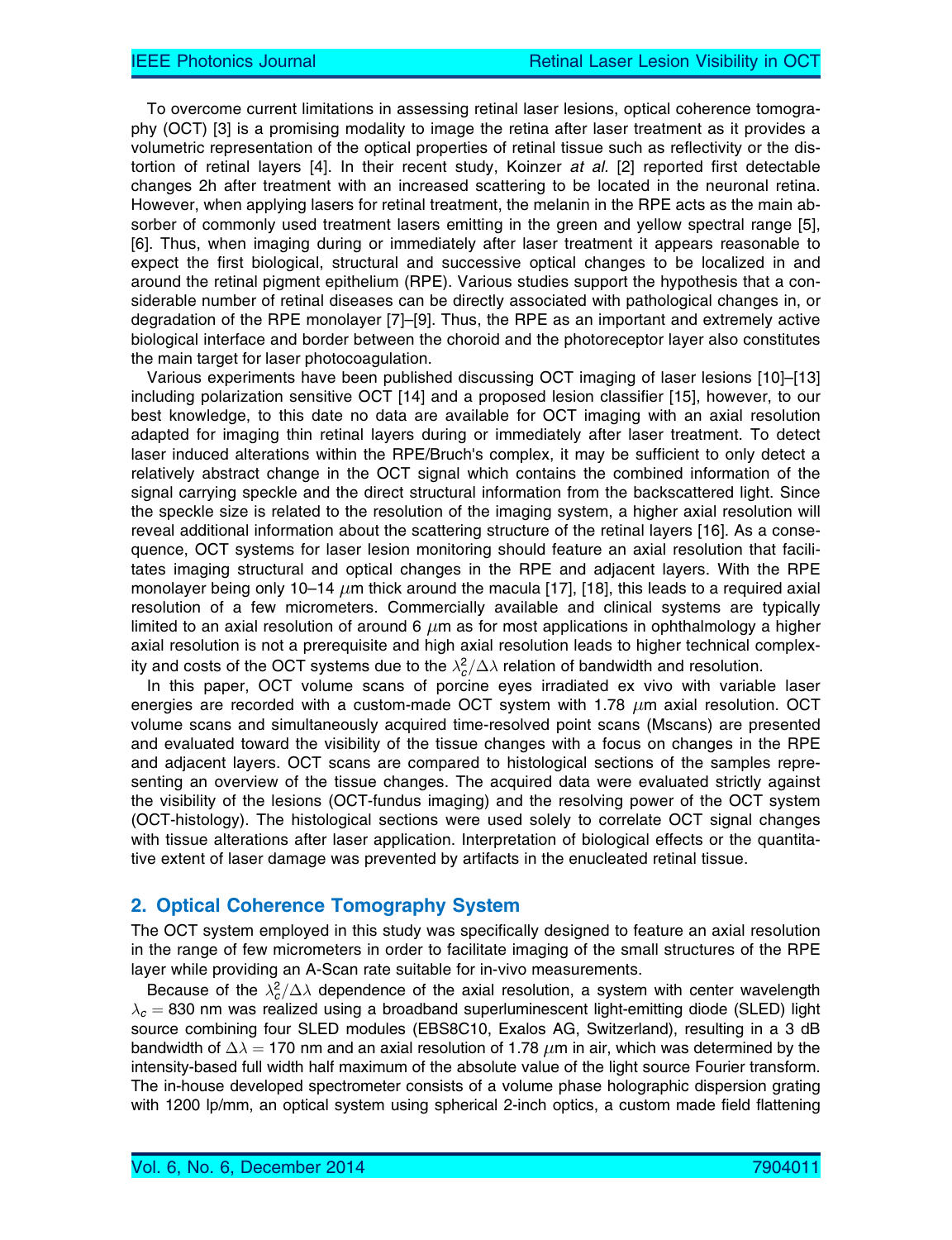

Fig. 1. Schematic setup of the FD-OCT system at 830 nm coupled to the laser photocoagulation therapy setup. The OCT setup includes light source, fiber coupler, dichroic mirror, and spectrometer, and the therapy system includes the treatment laser source and the scanning digital ophthalmoscope (SDO). OCT light source spectrum and PSF are shown in the insets on the top left. The box on the bottom right shows the alternative optical setup used if anterior segments were removed.

lens, and a 2048-pixel line scan camera (AVIIVA EM4, e2v, U.K.) with 70 kHz line rate. The OCT system was combined with the laser treatment system using a dichroic mirror as shown in Fig. 1.

The sample beam was focused onto the samples using a standard 2D galvo scanner unit and a SDO (Wild MedTec, Wien, Austria) with a retinal spot size of approximately 35  $\mu$ m for in-vivo and time-resolved measurements. For measurements on porcine eyes with removed anterior segments, an achromatic focusing lens with  $f = 33$  mm (retinal spot size approx. 13  $\mu$ m) was employed. Spot sizes were measured and confirmed using a beam profiler (WinCamD-UHR, DataRay Inc., Bella Vista, CA, USA). For the experiments in this paper, the incident power of the OCT probing beam at the sample arm was set to 1.9 mW and reference arm power was adjusted using a simple neutral density damping element. Integration time of the OCT scans was set to a minimum value of 14  $\mu$ s to achieve the highest frame rate. The sample focus position was controlled and optimized for each recording by simultaneously moving the delivery optics and the reference arm until signal quality and SNR reached a maximum. OCT volume data were recorded with two dimensional telecentric line scanning using the scanning unit.

To correct the large dispersion mismatch of the OCT system caused by the multiple lenses in the sample arm and intensified by the broad bandwidth of the light source, dispersion compensation glass (26 mm N-BK7) was added to the reference arm. Residual and higher order dispersion was compensated for numerically during post-processing of the OCT data. With the described system, a maximum sensitivity of 102 dB with an integration time of 14  $\mu$ s was achieved with a fall-off of approximately 5 dB over the first mm and approximately 25 dB over the measurement range of 2.3 mm.

OCT data acquisition and post-processing was implemented in a proprietary LabVIEW framework (NI, Austin, Texas, USA). Averaging of OCT scans was enabled by the software but resulted in a reduced acquisition speed. Averaging was thus limited to a value of four consecutive scans without using frame-to-frame registration because of the static setup. Processed data were stretched and re-sampled frame by frame to correct for the difference in lateral and axial resolution.

### 3. Material and Methods

#### 3.1. Sample Preparation

Porcine eyes were collected from a local slaughterhouse where sacrificing of the animal took place 1–4 hours before the experiments. Upon collection, the porcine eyes were stored on ice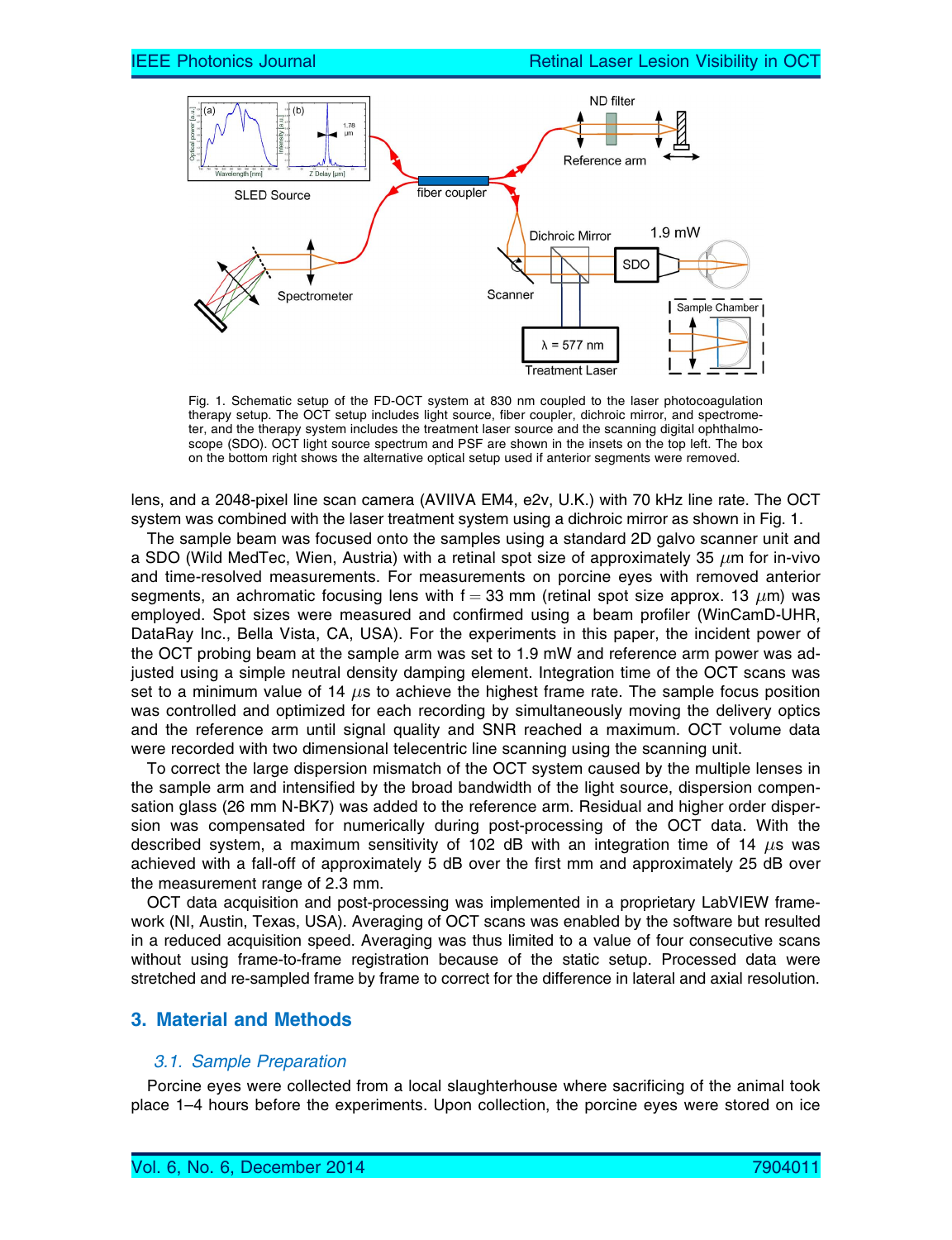and covered in DMEM solution (Gibco Life Technologies, Carlsbad, CA, USA) to prevent rapid degradation. Before exposure to the laser energy, the anterior segment including cornea and lens was carefully removed by circumbulbar cutting the eyes posterior to the limbus to prevent opacity effects of the cornea to have influence on the experiments. The vitreous was kept in place and covered with a round  $d = 20$  mm microscope cover slip. The porcine eyes were fixated in a specifically designed sample chamber and subsequently treated with the treatment laser.

#### 3.2. Treatment Laser

For the laser treatment, a prototype laser emitting at 577 nm (Merilas, Meridian AG, Thun, Switzerland) was used. The laser was operated in a quasi-continuous mode with pulse repetition frequency selectable between 15 kHz and 50 kHz, which, in all cases, exceeded the value for pulse effects in the tissue [19], [20]. Therefore, treatment effects and temperature distributions are similar or identical to cw irradiation. Threshold energy considerations in this paper are thus referenced to published values of cw (single pulse) laser coagulation.

The treatment laser was coupled into the setup using a standard 50  $\mu$ m fiber with NA = 0.22 and guided onto the retina using a  $f = 35$  mm achromatic collimating lens, a dichroic mirror and a fixed protected silver mirror. The collimated treatment laser was directly focused onto the porcine retina using a  $f = 120$  mm focus lens. The optical setup featured a treatment laser spot size of approximately 130  $\mu$ m on the retina. The retinal spot size was confirmed by microscopic inspection of the lesions. Lesions were placed using the stage of the SDO and the video feedback provided by the SDO camera chip. The laser lesions were set with trains of pulses adding up to a total irradiation time of 10 ms. Total applied energies varied from 0.7 to 20 mJ, which is equivalent to laser powers of between 70 mW and 2 W.

#### 3.3. Histology

In this study, histological sections of the laser lesions were prepared to compare the structural changes to the alterations of optical properties detected with OCT as histology can be used to directly asses tissue damage caused by laser irradiation [21], [22].

After laser treatment, the enucleated porcine eyes were fixated in Davidson's solution mixed according to [23] for 24 h before the samples were washed in a flush mixture (60% ethanol, 40% tap water). The samples were then trimmed to an approximate size of 20 mm  $\times$  10 mm using high energy marker lesions as a reference and prepared for embedding by paraffinization. Samples were embedded in paraffin and cut using a microtome. Sections were taken every 30  $\mu$ m and stained with H&E staining. Histological section were imaged with a transmitted-light microscope (AxioPlan 2, Carl Zeiss AG, Germany) with  $20\times$  magnification. For the purpose of matching the histological images with the OCT data, full tile scan images (2.5 mm  $\times$  15 mm) of the histological sections were acquired using the motorized stage of the microscope and the ImageJ stitching tool. The acquired single tiles featured a subsection of 698  $\mu$ m  $\times$  552  $\mu$ m with a lateral resolution of 536 nm in both directions. Tiles were acquired with a 7% overlap to enable stitching.

#### 3.4. Visual Inspection

Immediately after exposure to the laser energy, images of the lesion patterns were taken using a digital microscope (Reflecta GmbH, Rottenburg, Germany) with a magnification of 40x. The retinal lesions were classified manually into four classes by two independent observers. The "Strong Visible" (SV) class includes lesions creating a clearly visible spot on the retina and a visible distortion of the layers. This lesion class shows affected tissue within an area larger than the spot size of the treatment laser and tended to further increase in size for 10–30 minutes after laser application. The "Visible" (V) class includes lesions that are still clearly visible but did not show any layer distortion or size increase after laser application. The "Barely Visible" (BV) and the "Invisible" (IV) class include the lesions that were barely visible as grayish spots and the lesions that could not be detected ophthalmoscopically, respectively.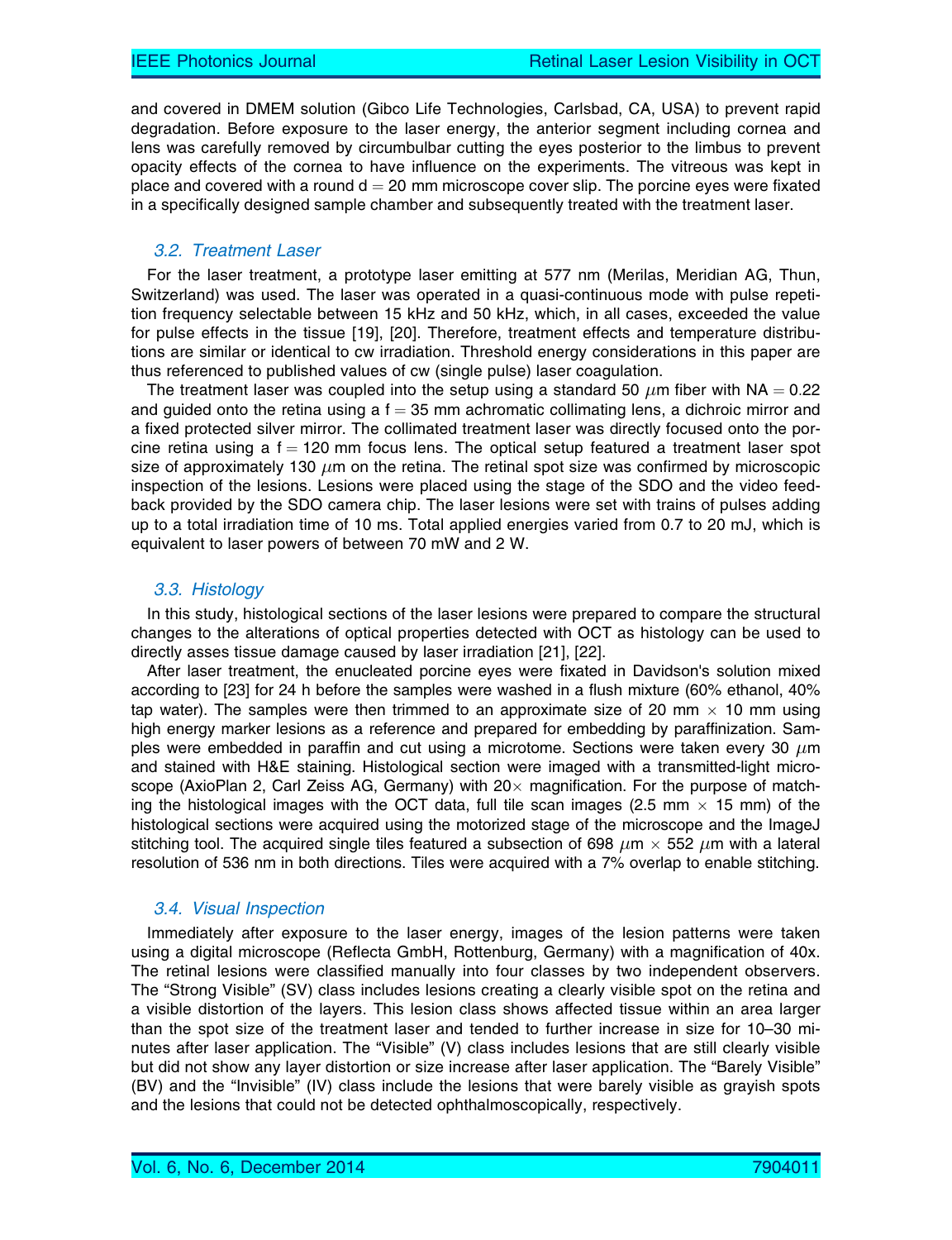

Fig. 2. Comparison of OCT scans and histological sections from corresponding lesions found using retinal landmarks. (a)–(d) Lesions with tissue effects in the lower retinal layers; in (d), upper retinal layers are also affected. Arrows mark corresponding features in both modalities. Retinal bulging as seen in the histological sections is likely a fixation artifact not experienced in the in-situ OCT scans.

#### 4. Experimental Results

In order to evaluate the imaging capabilities of the custom-designed OCT system during laser therapy, OCT scans of lesions were compared to histological sections from the same sample. Ex-vivo porcine eyes were treated and prepared for histology as described in Sections 3.2 and 3.3. The used lesion patterns included laser lesions with varying laser energy as well as highenergy markers. Immediately after the application of the laser energy, one unaveraged 10 mm  $\times$ 10 mm OCT volume with  $750 \times 750 \times 2048$  pixels was acquired and post-processed offline. The eyes were prepared for histology as described before. In order to compare the OCT data with histology, laser lesions were identified in both OCT and histology with the help of landmarks such as high-energy lesions, blood vessels and the optic nerve head.

Fig. 2 shows examples of four corresponding laser lesions in OCT and histology. Lesions in OCT and histology were matched manually using histology tile scans and OCT volume scans based on retinal landmarks as described before. Only lesions that could be matched with certainty were evaluated. Images (a)–(c) represent lesions with tissue effects limited to the lower retinal layers, in image (d) also the upper layers are clearly affected. The reduced OCT image quality and the loss of optical properties in the neural layers is typical for enucleated porcine eyes. The image quality and the representation of retinal layers correspond to other publications using similar protocols [11], [24]. Nevertheless, it can be noted that OCT is capable of detecting small structural changes, especially when affecting the RPE/Bruch's Membrane complex or the IS/OS junction. Thickening, deformation or disruption of the RPE and its surrounding layers give rise to changes in optical properties that can be detected in the OCT scans. The scans seemingly fail to accurately represent folding and thickenings of the outer nuclear and outer plexiform layer. It remains unclear if those foldings were present at the time of OCT imaging or are an artifact as a result of fixation and preparation for histology.

During the application of the laser lesions, time-lapse scans were acquired simultaneously approximately in the center of the lesion by carefully combining and aligning the OCT and treatment laser using the dichroic mirror and the SDO. Mscans were taken with 60 kHz Ascan rate and an integration time of 14  $\mu$ s. Fig. 3 shows intensity Mscans of approximately 40 ms from lesions that were classified as "Invisible" according to Section 3.4. In both Mscans the tissue effects causing a change in optical signal seem to originate in the RPE/Bruch's complex and are expanding over the full thickness of the neural retina within approximately 2.2 ms–2.3 ms (dotted yellow arrows). After the laser energy deposition, the residual optical changes appear to be limited to the RPE/Bruch's complex which is in close agreement to effects observed by Mueller *et al.* [11] at comparable laser energy.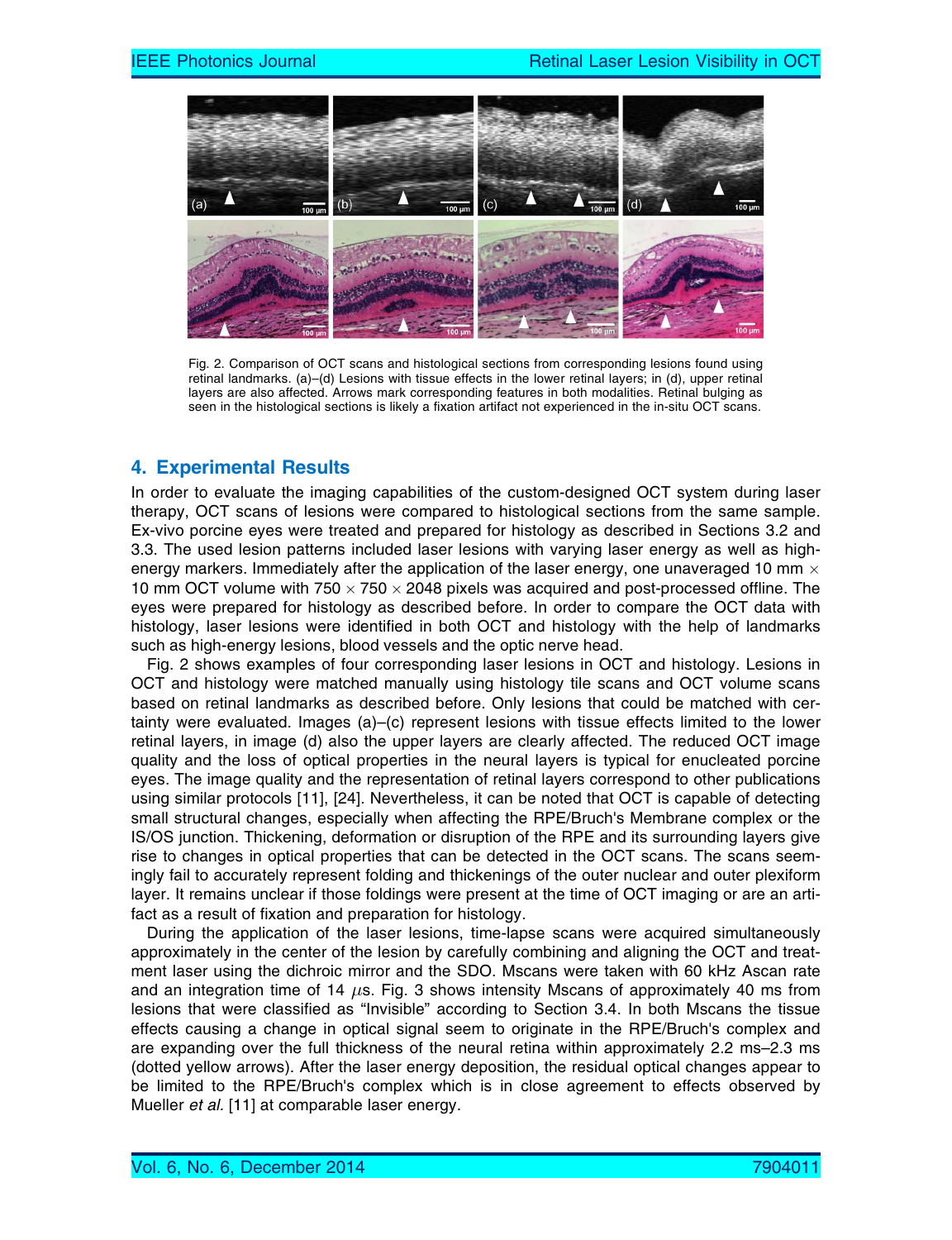

Fig. 3. Intensity Mscans of retinal laser lesions acquired with 60 kHz Ascan rate and 14  $\mu$ s integration time. (a) and (b) Invisible (IV) lesions from the same sample but different positions. Dotted yellow arrows highlight the outward expansion of the optical effects to upper retinal layers, and solid yellow arrows mark the start and stop of the laser application. Layers are labeled PRL: photoreceptor layer, RPE: retinal pigment epithelium, and CHR: choroid. Neural retinal layers were not labeled in detail as they cannot be distinguished in ex-vivo OCT scans.



Fig. 4. Intensity Mscans of an invisible retinal laser lesion acquired with 60 kHz Ascan rate and 14  $\mu$ s integration time. (a) Scan with segmented RPE/Bruch's complex and optical effects in the tissue starting in the RPE. (b) Variation of the average intensity from the mean value of the entire retina (blue line) and the RPE/Bruch's complex only (red line). The dotted vertical black lines mark the start and end of the laser application. Layers are labeled PRL: photoreceptor layer, RPE: retinal pigment epithelium, and CHR: choroid. Neural retinal layers were not labeled in detail as they cannot be distinguished in ex-vivo OCT scans.

Additionally, the RPE/Bruch's complex in the Mscans of the invisible lesion was filtered using an anisotropic filter, segmented and analyzed as shown in Fig. 4(a). Fig. 4(b) shows the variation of the average Mscan pixel intensity from the mean intensity value over time which is linked to changes of the scattering coefficients. Values were calculated for the complete retina including the neural layers and the RPE/Bruch's complex (blue line), as well as for the RPE/Bruch's complex only (red line). Figure (b) shows a higher sensitivity of depth resolved analysis (i.e., RPE/Bruch's only) to changes in scattering during and after laser coagulation compared to the average value for all retinal layers which remains relatively unchanged. The reflective layer complex including RPE and Bruch's membrane expanded from approximately 65  $\mu$ m to 90  $\mu$ m (refractive index corrected with  $n = 1.38$  [25]).

For the evaluation of the visibility threshold of the laser lesions in visual inspection and with the proposed OCT system, four porcine retina samples were treated with spots with a total irradiation time of 10 ms but varying deposited laser energy. Each lesion was assessed visually in the fundus images directly after laser application. OCT scans were taken immediately after all laser lesions were applied to the sample.

Fig. 5 shows examples of the classes for visual inspection [see Fig. 5(a)–(d)], as described in Section 3.4, as well as examples for the visibility of such lesions in OCT imaging [see Fig. 5(e) and (f)]. For the analysis of the visibility threshold in OCT imaging, lesions were only classified as visible or invisible. Lesions were classified as visible if at the very minimum a small hyperreflectivity in or above the RPE occurred [i.e., Fig. 5, (f)].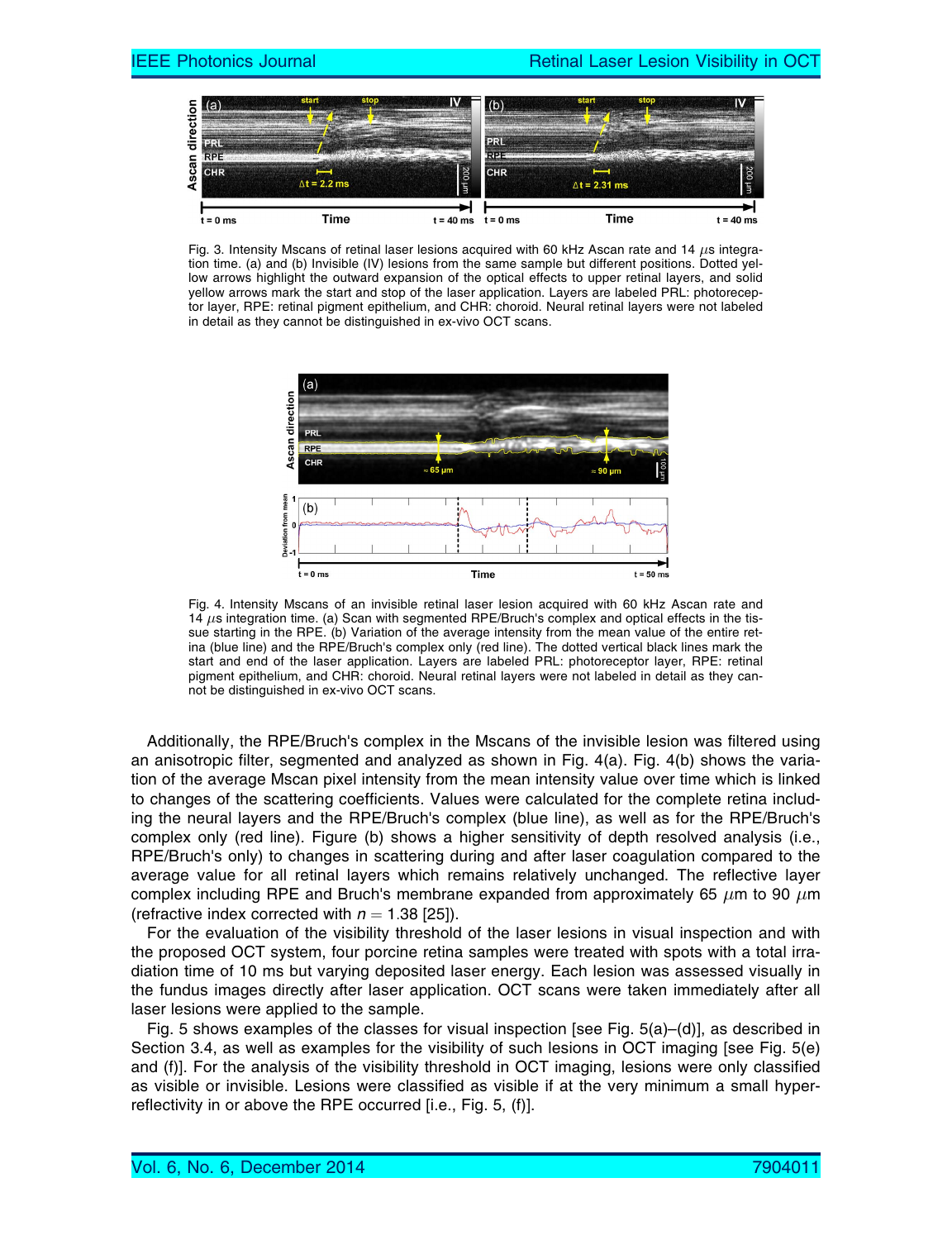

Fig. 5. Classes of visibility in fundus and OCT imaging. Examples are marked for the strongly visible [SV, (a)], visible [V, (b)], barely visible [BV, (c)], and invisible [IV, (d)] classes used for visual inspection, whereas (e) and (f) show examples for lesions visible in OCT imaging with (f) representing the minimal optical changes that were considered as a visible lesion in OCT.



Fig. 6. Visibility of laser lesions depending on laser energy for visual inspection and OCT imaging. The dotted green line represents the recalculated visibility threshold for autofluorescence imaging found by Muqit et al. [10]. The 50% visibility threshold energy was calculated to be 195 mW for OCT and 235 mW for visual inspection. In two cases, statistical significance was  $p < 0.05$  and  $p < 0.1$  otherwise. (b) Distribution of the number of evaluated lesions per energy for results presented in Figs. 6(a) and 7.

Lesions that created a large distortion of the retinal layers and where lower retinal layers could no longer be detected due to shadowing effects were excluded from the statistics. Lesions that could not be found in OCT were classified as invisible if OCT quality at the expected position of the lesion was sufficient.

A total of 196 lesions were classified according to the previously presented classes in visual inspection and as visible or invisible in the corresponding OCT scans. Lesion visibility was defined as the percentage of at least barely visible lesions. Fig. 6(a) presents the lesion visibility depending on the laser energy and the calculated threshold energies for 50% ophthalmoscopic and OCT visibility. The dotted green vertical line represents the visibility threshold for autofluorescence imaging found in rabbits by Muqit et al. [10] and recalculated to the laser parameters used in this paper assuming linear laser effects. With OCT, laser lesions were typically detected with a laser power 40–50 mW below the ophthalmoscopic visibility threshold. For 100% visibility, this difference increased 4-fold to a value of 200 mW. Statistical confirmation was executed using the Chi-Square test at all laser energies where visibility was neither 0% nor 100% in both distributions. In two cases, a p-value of  $0.05 < p$  was found, in the remaining two cases it was  $0.05 < p < 0.1$ . Fig. 6(b) shows the distribution of the examined laser lesions by laser energy.

Fig. 7 shows OCT visibility linked to the four previously presented ophthalmoscopic classes as well as the distribution of the number of lesions per laser energy. In this analysis, 42.2% of lesions  $(N = 19)$  that were classified as invisible by visual inspection could be detected in OCT scans. Laser spots with laser energy below 50 mW (or 0.5 mJ total deposited energy) and, therefore, below the visibility threshold of both modalities according to Fig. 6 were excluded from the statistics.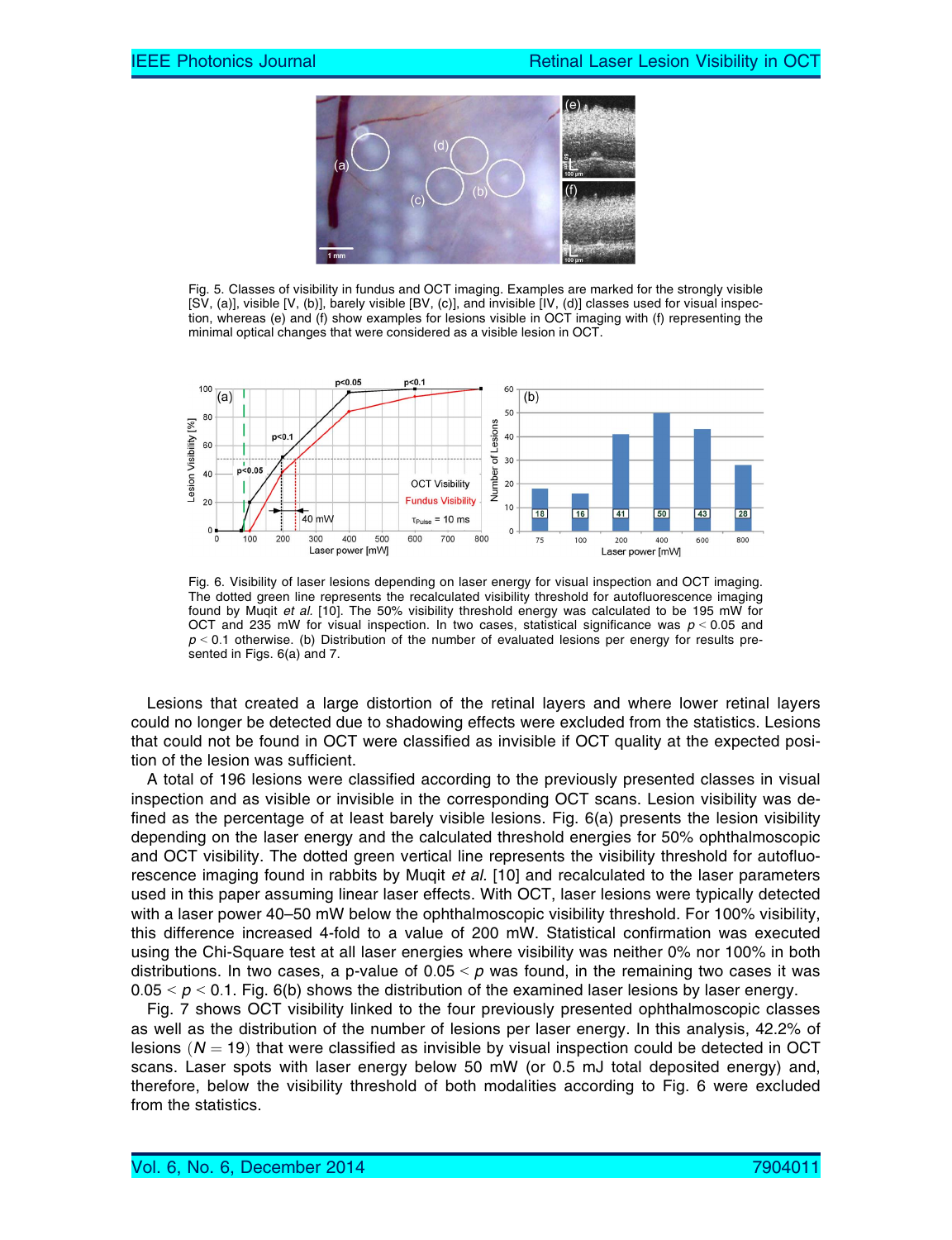

Fig. 7. Percentage of visible lesions in OCT according to the visual classification of lesions. Green bars represent the lesions only detected by OCT, red bars represent the lesions only detected ophthalmoscopically and missed by OCT, and black bars represent lesions detected with both modalities.



Fig. 8. Scans of the macular region of a healthy male subject taken with the Heidelberg Spectralis (a) and the proprietary OCT system (b). Scans were taken at an approximately identical position with both systems at 40 kHz (Spectralis) and 60 kHz (own system) and matched manually using landmarks. Scans were averaged four times in both systems. Detailed views to the right of each scan show a sub-region of the scan as indicated by the white boxes.

The proposed OCT system was further tested on healthy human subjects and results compared to scans of a clinical system with an axial resolution of approximately 7  $\mu$ m in air (Heidelberg Spectralis HRA, Heidelberg Engineering, Germany). Fig. 8 shows scans of the retina of a healthy 30-year-old male subject, recorded with the Heidelberg Spectralis (a) and the custom-made OCT system (b). Scans were taken with an integration time of 25  $\mu$ s (Spectralis) and 14  $\mu$ s (own system) with approximately the same measurement area, sampling density and incident laser power according to IEC safety standards [26]. Scans were averaged four times in both systems and processing was executed by the Spectralis software and the LabVIEW framework, respectively. For averaging, the Spectralis software used frame-to-frame averaging whereas with the proposed system, Ascans taken consecutively at the same position were averaged which may explain the notable differences in dynamic range between the proposed OCT system and the Spectralis. Initially designed for static setups with no eye movements, the Ascan by Ascan averaging of the proprietary OCT system results in a reduced speckle suppression compared to frame-by-frame averaging when eye movements are present.

In Fig. 8, for each scan a detailed view is presented emphasizing the visibility of the lower retinal layers in both systems. Despite the fact that the clinical system shows a better overall image quality, it is evident, that the three times higher axial resolution of the proposed system reveals additional details of the layers neighbouring the RPE layer, which leads to a more reliable detection of optical changes in these layers in living subjects.

#### 5. Conclusion

In this paper we have shown that OCT images taken with an ultra-high axial resolution system are capable of depicting small changes in reflectivity and layer orientation during and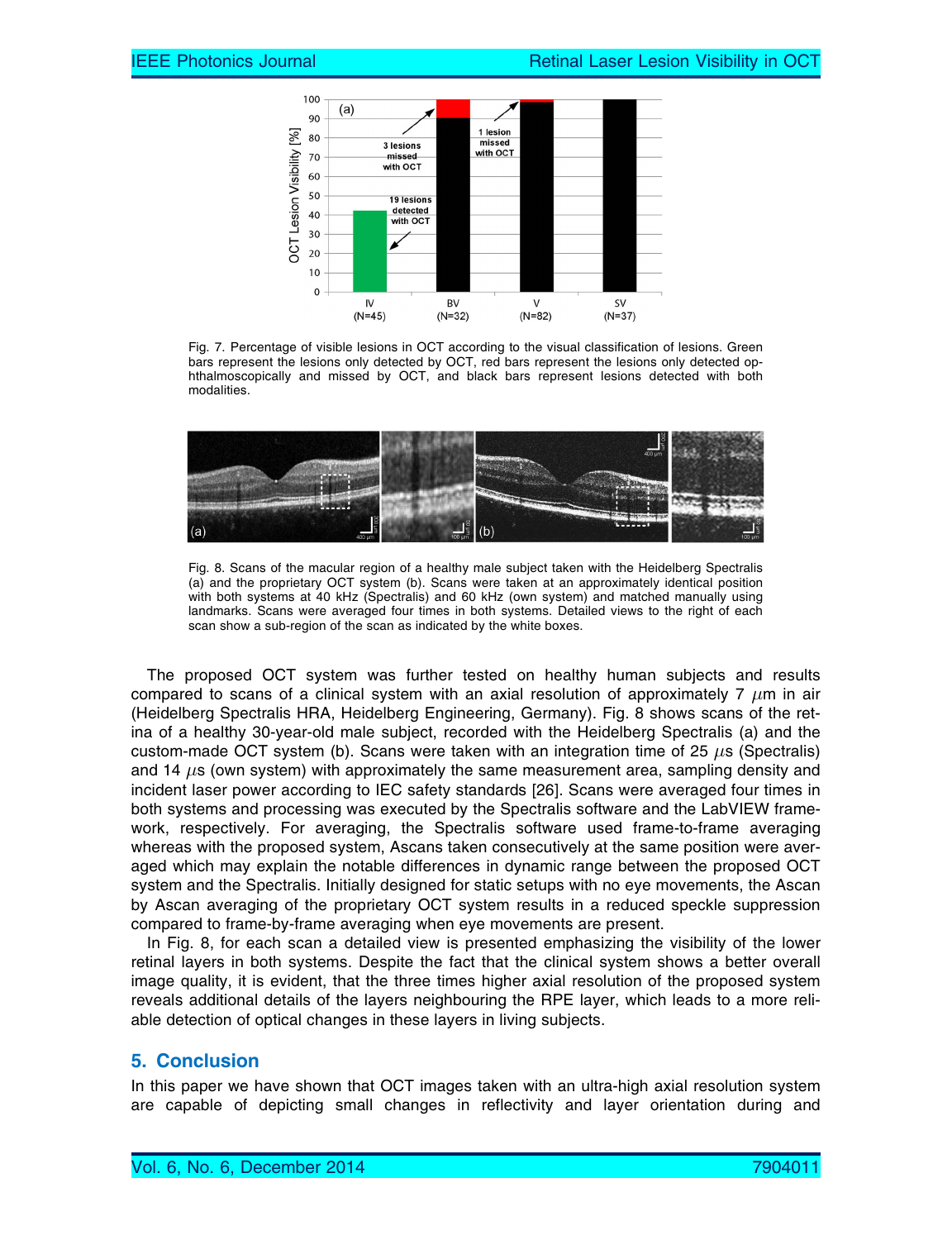immediately after the application of the laser energy in retinal photocoagulation. Histological sections showed a variety of artifacts such as retinal swelling and bulging which are not observed in in-vivo experiments or the in-situ OCT scans, but comparison of OCT scans with histological overview stainings showed identical features concerning changes in the IS/OS junction or the RPE layer.

Real-time Mscans showed optically visible tissue effects with changes in reflectivity and thickness starting at the RPE layer and expanding towards the upper retinal layers in ophthalmoscopically invisible cases. The observed effects are comparable to the data found by Mueller et al. [11] but showed additional details due to the higher axial resolution of the used system. Segmentation and depth-resolved analysis of the reflective complex at the RPE show a higher sensitivity for changes in mean intensity during and after laser application when compared to the analysis of the overlying neural retinal layers.

OCT imaging lowered the lesion visibility threshold by at least 40 mW compared to ophthalmoscopic inspection and 42% of ophthalmoscopically invisible lesions were detected using OCT. Lesion visibility was higher for OCT imaging at all energies and results were partly confirmed statistically using Chi-Square test with p-values of  $0.05 < p$  for measurement points 100 mW and 400 mW and a value of  $0.05 < p < 0.1$  for measurement points at 200 mW and 600 mW. The 50% visibility threshold was found to be 195 mW in OCT and 235 mW for ophthalmoscopic inspection with a pulse duration of 10 ms. In their experiments, Muqit *et al.* [10] found OCT visibility thresholds to be less than 50 mW lower than the value for barely visible ophthalmoscopic lesions. Recalculated to the spot size and laser parameters used in this paper, this leads to an equivalent energy difference between OCT and ophthalmoscopic visibility thresholds of just over 5 mW, almost eight times lower than the values found in the presented experiment. Other publications found considerably lower ophthalmoscopic visibility thresholds for coagulation in living subjects such as rabbits (132  $\mu$ m spot, 10 ms pulse width, 150 mW) [22]. Those values imply that absolute effects of laser-tissue interaction in ex-vivo samples are difficult to compare to in-vivo experiments. Direct comparison is further aggravated by different treatment wavelengths, spot sizes and pulse parameters. However, relative comparison of energy thresholds is considered to be valid and treatment energy could be reduced by 17% in the presented experiments compared to 12% by Muqit *et al.* where the therapeutic window with 20 ms pulses was larger than for 10 ms pulses [22].

OCT scans of enucleated eyes suffer from the drawback of losing a variety of optical properties typical to the retina. Laser effects in the outer nuclear layer and the outer plexiform layer are hard to estimate from the scans recorded with our experimental setup as information from those layers is reduced. Thus, the benefit of an ultra-high axial resolution OCT system appears to be very limited for enucleated porcine eyes. However, when comparing imaging techniques on human subjects the value of the increased axial resolution becomes more evident. We expect the difference between lesion visibility in OCT and ophthalmoscopic inspection to further increase when treating living subjects. With the inclusion of a sophisticated registration scheme and frame-to-frame averaging, the inevitable eye movements of the patients will greatly reduce the signal-degrading speckle, potentially enabling sub-resolution information to be acquired from the scattering structure [16]. In the case of selective retina therapy (SRT) [27]–[29], this effect might become even more important due to the confinement of the lesions to the RPE layer and the larger therapeutic window compared to continuous irradiation [30]. In-vivo examinations of the retina at the level of the RPE and Bruch's Membrane with conventional and selective treatment are the scope of an ongoing study.

To conclude, the found results from volume and simultaneous Mscan imaging support the hypothesis that laser coagulation effects will first be detectable in the RPE/Bruch's complex and with a suitable axial resolution, tissue changes in the RPE layer may be detected earlier and more reliably possibly facilitating a more conclusive detection of retinal laser damage immediately after laser application. We have shown that an OCT system specifically designed for the imaging of the thin retinal layers yields a better visibility of conventional laser lesions and a large number of ophthalmoscopically invisible lesions could be detected directly after irradiation using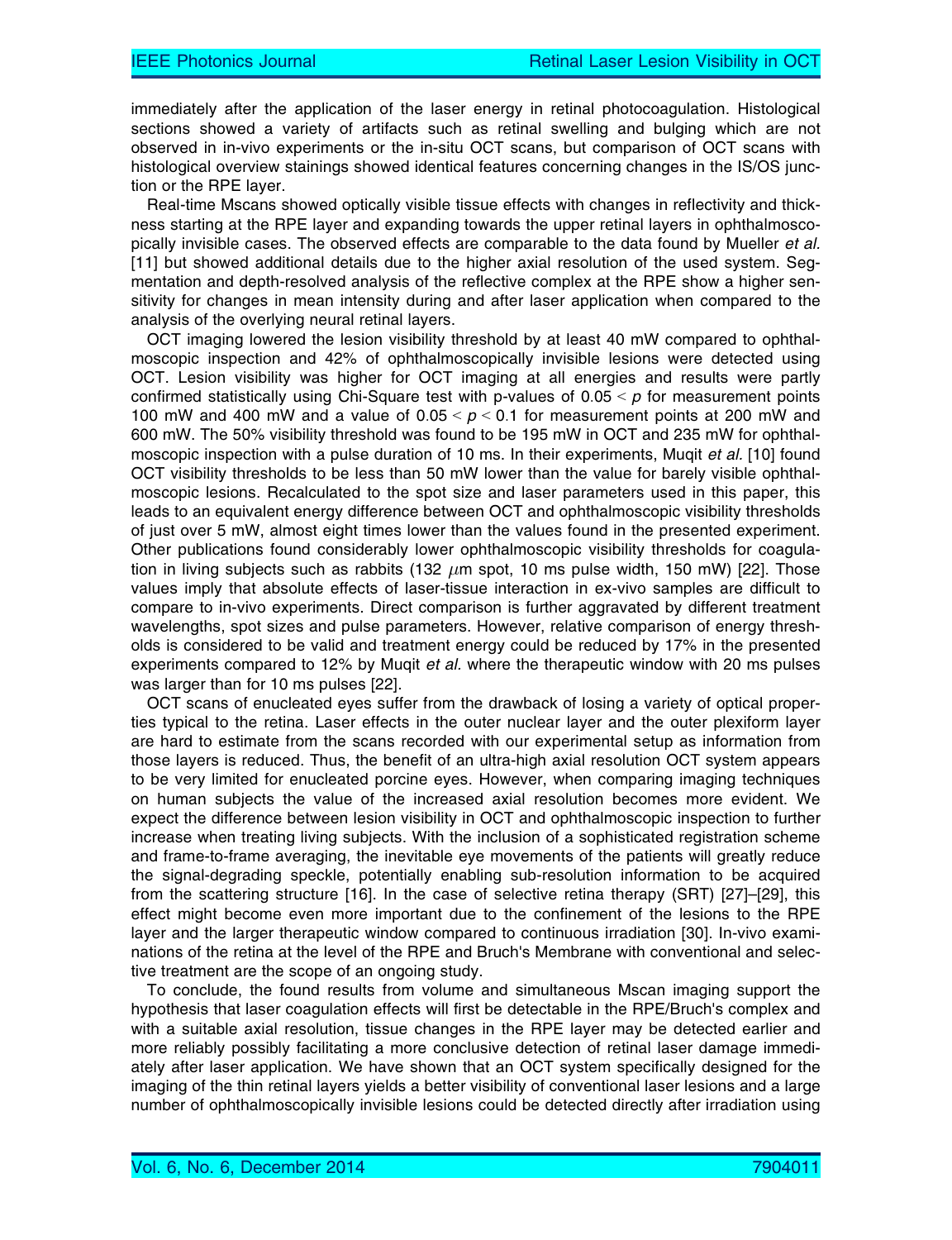the proposed OCT system. With such an online monitoring, time consuming and expensive angiographies as treatment control would eventually become obsolete while a less minimallyinvasive laser therapy could enable a preventive treatment of retinal diseases.

#### Acknowledgement

The authors would like to express their gratitude to F. Bisignani and A. Schweri-Olac of the Histology Laboratory, Ophthalmologic Department, Inselspital, Bern, Switzerland, for their valuable support during the processing and preparation of the histological sections. The support from the Meridian AG for providing the Merilas 577 laser prototype is greatly acknowledged.

#### **References**

- [1] R. Brinkmann and R. Birngruber, "Selektive Retina-Therapie (SRT)," Z. Med. Phys., vol. 17, no. 1, pp. 6–22, 2007.
- [2] S. Koinzer et al., "Comprehensive detection, grading, and growth behavior evaluation of subthreshold and low intensity photocoagulation lesions by optical coherence tomographic and infrared image analysis," Biomed Res. Int., vol. 2014, 2014, Art. ID. 492679.
- [3] D. Huang et al., "Optical coherence tomography," Science, vol. 254, no. 5035, pp. 1178–1181, Nov. 1991.
- [4] L. Reznicek et al., "Megahertz ultra-wide-field swept-source retina optical coherence tomography compared to current existing imaging devices," Graefes Arch. Clin. Exp. Ophthalmol., vol. 252, no. 6, pp. 1009–1016, Jun. 2014.
- [5] V. P. Gabel, "Die Lichtabsorption am Augenhintergrund," Habilitation, Muenchen, Germany, Ludwig-Maximilians-Univ. Muenchen, 1974.
- [6] V. P. Gabel, R. Birngruber, and F. Hillenkamp, "Visible and near infrared light absorption in pigment epithelium and choroids," in Proc. 23rd Consilium Ophthalmol., Kyoto, Japan, 1978, pp. 658-662.
- [7] R. W. Young, "Pathophysiology of age-related macular degeneration," Surv. Ophthalmol., vol. 31, no. 5, pp. 291– 306, Mar./Apr. 1998.
- [8] M. F. Marmor, "New hypotheses on the pathogenesis and treatment of serous retinal detachment," Graefes Arch. Clin. Exp. Ophthalmol., vol. 226, no. 6, pp. 548–552, 1988.
- [9] D. Weinberger, S. Fink-Cohen, D. D. Gaton, E. Priel, and Y. Yassur, "Nonretinovascular leakage in diabetic maculopathy," Br. J. Ophthalmol., vol. 79, no. 8, pp. 728–731, Aug. 1995.
- [10] M. M. K. Muqit et al., "Spatial and spectral imaging of retinal laser photocoagulation burns," Invest. Ophthalmol. Vis. Sci., vol. 52, no. 2, pp. 994–1002, Feb. 2011.
- [11] H. H. Müller *et al.*, "Imaging thermal expansion and retinal tissue changes during photocoagulation by high speed OCT," Biomed. Opt. Exp., vol. 3, no. 5, pp. 1025–1046, May 2012.
- [12] S. Koinzer et al., "Temperature controlled retinal photocoagulation-A step toward automated laser treatment," Inv. Ophthal. Vis. Sci., vol. 53, no. 7, pp. 3605–3614, Jun. 2012.
- [13] C. Toth et al., "Correlation between optical coherence tomography, clinical examination and histopathology of macular laser lesions," Inv. Ophthal. Vis. Sci., vol. 36 no.4, pp. 188-198, 1995.
- [14] J. Lammer et al., "Imaging retinal pigment epithelial proliferation secondary to PASCAL photocoagulation in vivo by polarization-sensitive optical coherence tomography," Amer. J. Opthalmol., vol. 155, no. 6, pp. 1058-1067, Jun. 2013.
- [15] S. Koinzer et al., "Correlation with OCT and histology of photocoagulation lesions in patients and rabbits," Acta Ophthalmol., vol. 91, no. 8, pp. e603–e611, Dec. 2013.
- [16] C. Torti et al., "Adaptive optics optical coherence tomography at 120,000 depth scans/s for non-invasive cellular phenotyping of the living human retina," Opt. Exp., vol. 17, no. 22, pp. 19382-19400, Oct. 2009.
- [17] M. J. Hogan and J. E. Weddell, Histology of the Human Eye: An Atlas and Textbook. Philadelphia, PA, USA: Saunders, 1971.
- [18] M. Boulton and P. Dayhaw-Barker, "The role of the retinal pigment epithelium: Topographical variation and ageing changes," Eye, vol. 15, no. 3, pp. 384–389, Jun. 2001.
- [19] J. K. Luttrull, D. C. Musch, and M. A. Mainster, "Subthreshold diode micropulse photocoagulation for the treatment of clinically significant diabetic macular oedema," Brit. J. Ophthalmol., vol. 89, no. 1, pp. 74–80, Jan. 2005.
- [20] T. J. Desmettre, S. R. Mordon, D. M. Buzawa, and M. A. Mainster, "Micropulse and continuous wave diode retinal photocoagulation: Visible and subvisible lesion parameters," Brit. J. Ophthalmol., vol. 90, no. 6, pp. 709–712, Jun. 2006.
- [21] Y. M. Paulus et al., "Healing of retinal photocoagulation lesions," Inv. Ophthalmol. Vis. Sci., vol. 49, no. 12, pp. 5540– 5545, Dec. 2008.
- [22] A. Jain et al., "Effect of pulse duration on size and character of the lesion in retinal photocoagulation," Arch. Ophthalmol., vol. 126, no. 1, pp. 78–85, Jan. 2008.
- [23] G. Chidlow, M. Daymon, J. P. M. Wood, and R. J. Casson, "Localization of a wide-ranging panel of antigens in the rat retina by immunohistochemistry: Comparison of Davidson's solution and formalin as fixatives," J. Histochem. Cytochem., vol. 59, no. 10, pp. 884–898, Oct. 2011.
- [24] M. Gloesmann et al., "Histologic correlation of pig retina radial stratification with ultrahigh-resolution optical coherence tomography," Inv. Ophthalmol. Vis. Sci., vol. 44, no. 4, pp. 1696–1703, Apr. 2003.
- [25] D. Y. Kim et al., "In vivo volumetric imaging of human retinal circulation with phase-variance optical coherence tomography," Biomed. Opt. Exp., vol. 2, no. 6, pp. 1504–1513, Jun. 2011.
- [26] Safety of Laser Products—Part 1: Equipment Classification and Requirements, CENELEC Eur. Norm 60825-1:2007, 2007, German version, Bruxeles, Belgium.